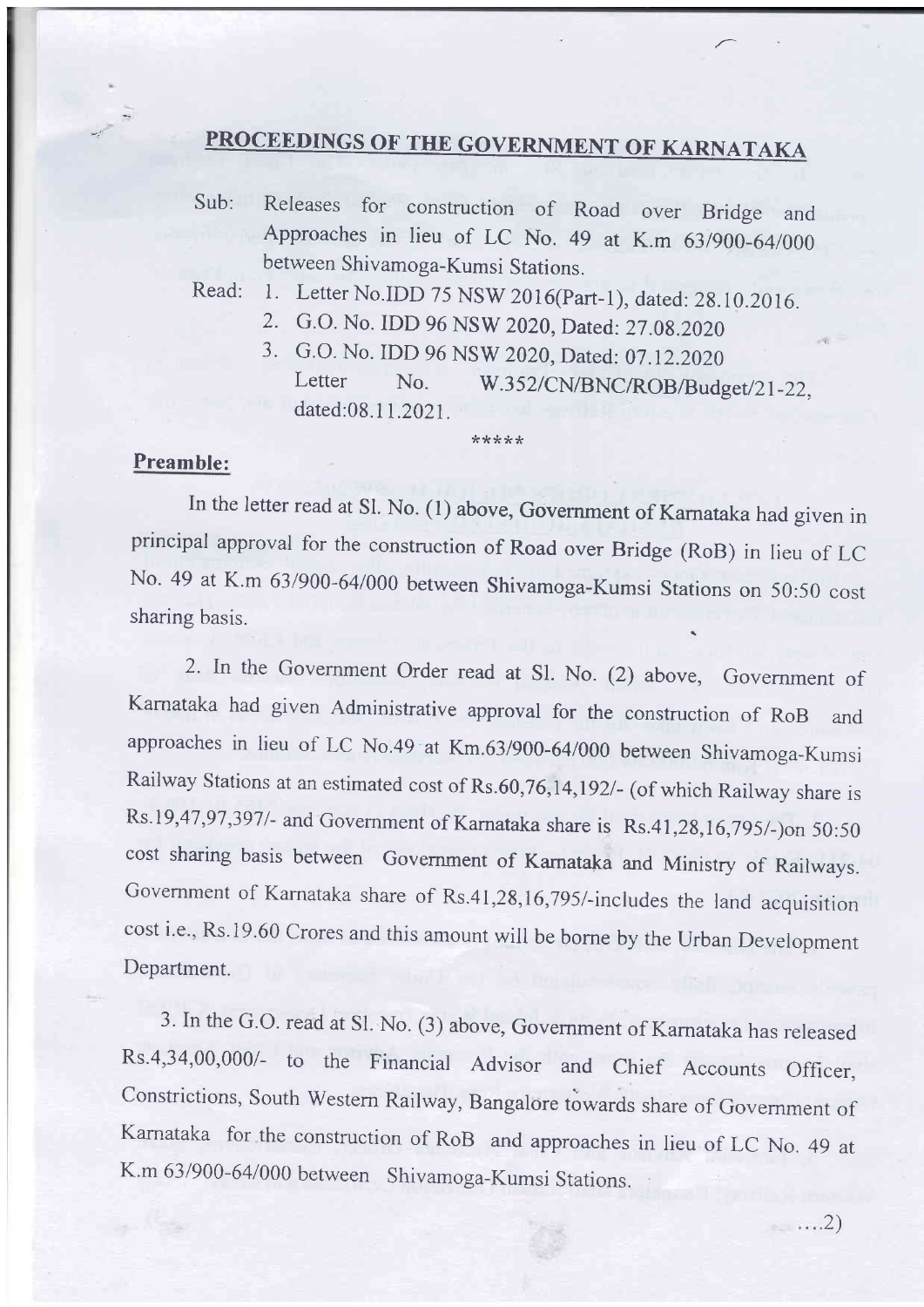4. In the letter read at Sl. No. (4) above, The Chief Engineer (Construction/North), Bengaluru Cantonment, South Western Railway in his letter no.W.352/CN/BNC/RoB/Budget/21-22, dated:08.11.2021 has submitted utilization Certificate and requested to arrange the balance funds for early completion of RoBs.

5. The proposal of Chief Engineer (Construction/North), Bengaluru cantonment, south western Raiiway has been examined in detail and hence this order.

## GOVERNMENT ORDER NO: IDD 31 NSW 2022-(IV) BENGALURU, DATED:17.03.2022

In the circumstances explained in the preamble, after careful examination of the proposal, Government is hereby accorded for release Rs.1,70,00,000/- (Rupees One Crore, Seventy Lakhs only) to the Financial Advisor and Chief Accounts Officer, Constrictions, South Western Railway, Bangalore towards share of Government of Karnataka for the construction of RoB and approaches in lieu of LC No. 49 at K.m 63/900-64/000 between Shivamoga-Kumsi Stations.

2. The expenditure shall be met under the Head of Account 5465-01-190-3- 04-211- K-ride ROB/RIIB Projects- Investments" out of the budget provision for the year 2021-22.

3. The Director, K-RIDE, Bengaluru is authorized to draw the amount on a payee's receipt, dully countersigned by the Under Secretary to Government, Infrastructure Development, Ports & Inland Water Transport Department. K-RIDE shall in turn deposit the same with the Financial Advisor and Chief Accounts Officer, Constrictions, South Western Railway, Bangalore.

4. Financial Advisor and Chief Accounts Officer, Constrictions, South Western Railway, Bangalore shall furnish Utilization Certificate and Chief

. . ..3)

 $-2-$